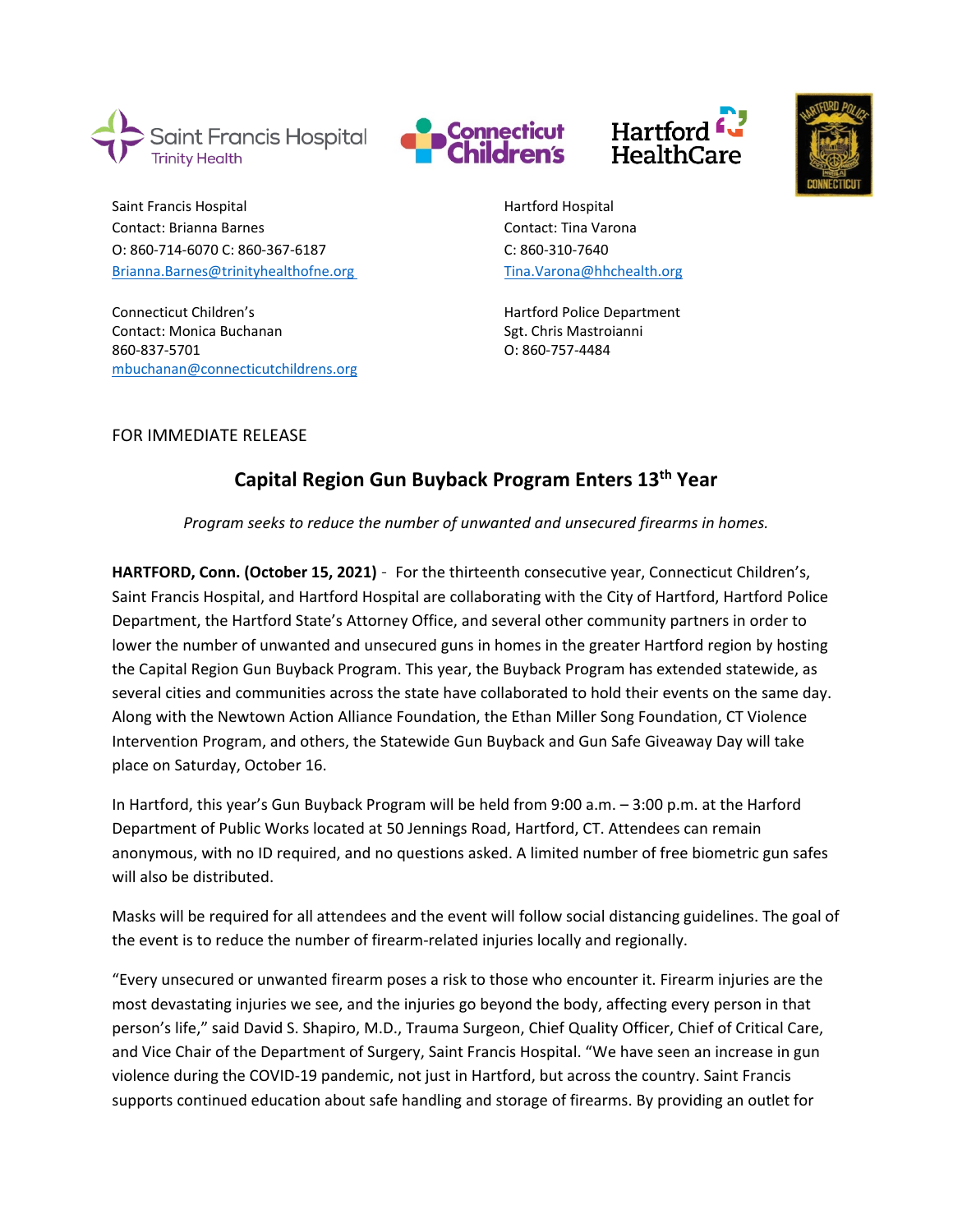unwanted guns, the Gun Buyback and Firearm Safety Program falls directly in line with our year-round injury prevention efforts. Suicide accounts for more than half of all firearm deaths in the United States. Reducing lethal means in the home is imperative, which is the main objective of the Buyback Program."

"Hartford's trauma centers, including Connecticut Children's, have seen an increase in gun violence this year," said Brendan Campbell, M.D., MPH, who runs the Pediatric Trauma Program at Connecticut Children's. "This statewide gun buyback effort gives Connecticut residents an opportunity to make Connecticut a safer place to live by removing unwanted guns from homes."

"COVID-19 has had an alarming impact on gun violence and this program will certainly save lives," said Jonathan Gates, M.D., Chief of Surgery, Hartford Hospital. "Safer communities depend on getting deadly weapons out of homes, preventing tragedies that change lives forever."

Everyone who turns in a working gun will receive a gift card while supplies last. Gift cards range from \$200 for assault weapons, to \$100 for handguns or revolvers, to \$50 for rifles and shotguns, to \$25 for handguns and any type of black powder gun. Guns must be unloaded and placed in a clear plastic bag, and inside a paper bag or box. Non-operable guns, BB guns, and ammunition are welcome, but no gift cards will be exchanged for these items.

All guns received at the event are destroyed unless forensic testing confirms they have been used in the commission of a crime. Non-working guns, black-powder weapons, BB guns, flare guns, and ammunition can also be turned in; however, they may not be eligible for a gift card.

Over the past 12 years, more than 1,475 firearms have been collected during this initiative. Each year more than 33,000 people die from firearm injuries in the United States. According to the most recent City of Hartford Compstat report, there have been 139 shooting incidents in Hartford this year, a decrease of 19% from 2020.

## **About Saint Francis Hospital and Medical Center**

Saint Francis Hospital and Medical Center, a Level 1 Trauma Center, has been an anchor institution in Connecticut since 1897. In 2015, Saint Francis became part of Trinity Health Of New England, a member of Trinity Health, one of the largest multi-institutional Catholic health care delivery systems in the nation. Saint Francis Hospital and Medical Center is licensed for 617 beds, is a major teaching hospital and the largest Catholic hospital in New England. Other Saint Francis entities include the Comprehensive Women's Health Center, the Connecticut Joint Replacement Institute, the Curtis D. Robinson Center for Health Equity, the Hoffman Heart and Vascular Institute of Connecticut, the Smilow Cancer Hospital Yale-New Haven at Saint Francis, and Trinity Health Of New England Medical Group. Follow us on Facebook, Instagram and Twitter @SaintFrancisCT

## **About Connecticut Children's**

[Connecticut Children's](http://www.connecticutchildrens.org/) is the only hospital in Connecticut dedicated exclusively to the care of children and ranked one of the best children's hospitals in the nation by U.S. News & World Report and a Magnet® designated hospital. Connecticut Children's provides more than 30 pediatric specialties along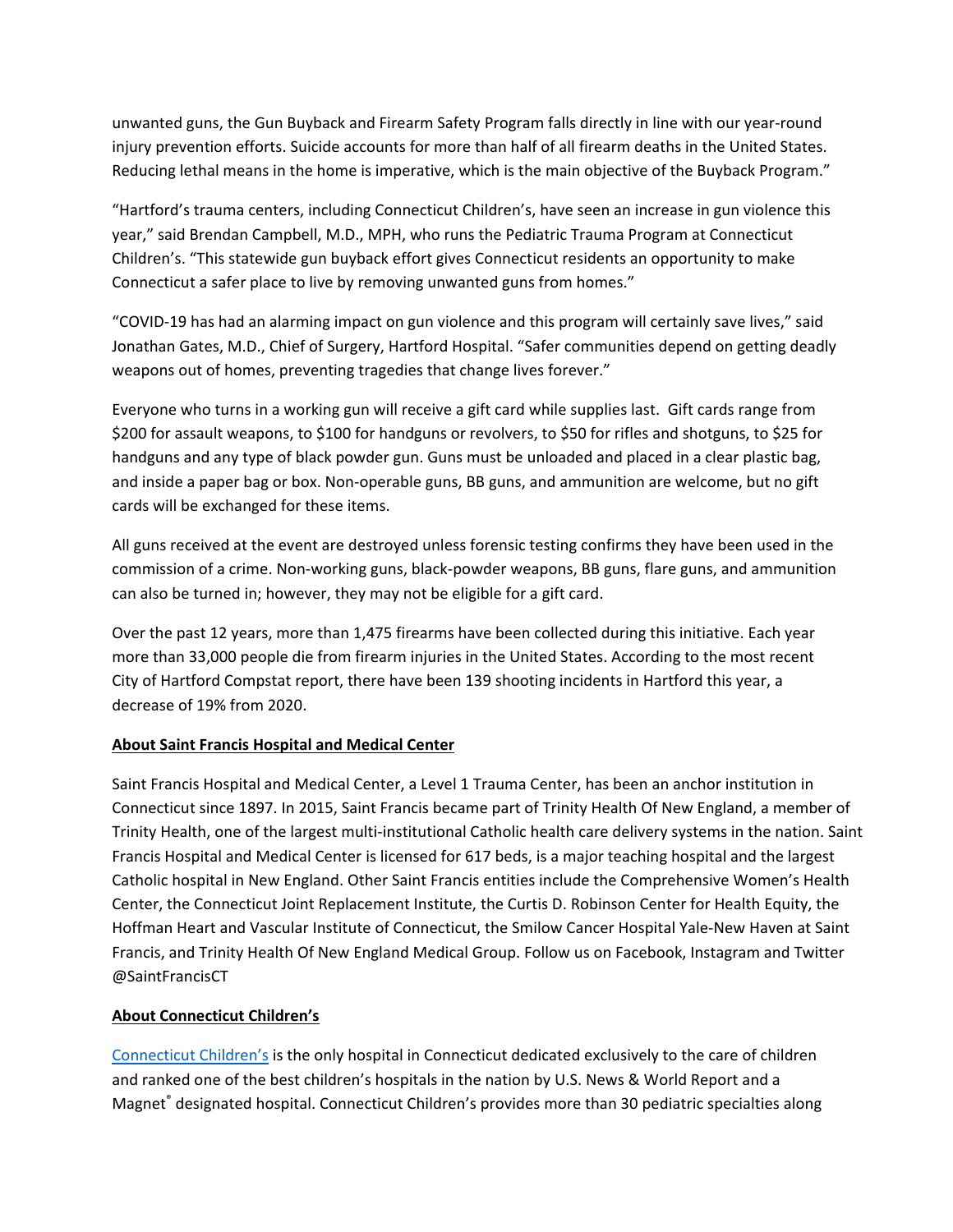with community-based programs to uniquely care for the physical, social, and emotional needs of children. Our team of pediatric experts and care coordinators bring access to breakthrough research, advanced treatments for both rare and common diseases, and innovative health and safety programs to every child. Connecticut Children's is a not-for-profit organization with a mission to improve access to healthcare for all children through convenient locations, care alliances and partnerships.

## **About Hartford Hospital**

With 30,000 colleagues and total operating revenue of \$4.3 billion, **Hartford HealthCare** has cultivated a strong, unified culture of accountability and innovation. Its care-delivery system, with more than 360 locations serving 185 towns and cities, includes two tertiary-level teaching hospitals, an acute-care community teaching hospital, an acute-care hospital and trauma center, three community hospitals, the state's most extensive behavioral health network, a large multispecialty physician group, a clinical care organization, a regional home care system, an array of senior care services, and a large physical therapy and rehabilitation network. Hartford HealthCare's unique, system-wide Institute Model offers a single, high standard of care in crucial specialties at hospital and ambulatory sites across Connecticut. The institutes include: Cancer, Heart and Vascular, Ayer Neuroscience, Orthopedics and Tallwood Urology. Visit Hartford HealthCare at [www.hartfordhealthcare.org](https://urldefense.proofpoint.com/v2/url?u=https-3A__nam02.safelinks.protection.outlook.com_-3Furl-3Dhttp-253A-252F-252Fwww.hartfordhealthcare.org-252F-26data-3D02-257C01-257Cangela.schaeffer-2540trincoll.edu-257Cb94d437ad52c456d862408d6f8a30303-257Ca6cda06a52d94672ae1ff6f9c9f14e37-257C0-257C0-257C636969776378419757-26sdata-3DK600oF2IYY8W8Z-252BaY70t-252FLBoWbMWkJiSI7-252Fu6jH-252BlQw-253D-26reserved-3D0&d=DwMGaQ&c=e_HtEeZEQXP5NUOb33qoTj0AVvRFBS9_rhBTQcfkWoA&r=Dyu3RHVki_vRvhqPqEXrHWfB6bDdEOgQJAcLyq8VRCc&m=ZuFYdZ2VGaqu_JI7w2d1ny6hdW8rhc8gYvG5s1D3cqI&s=fOndjfVxLtgw9vW6oPxBRp-5oaPI7HDWNTJPcI3U7Tg&e=)